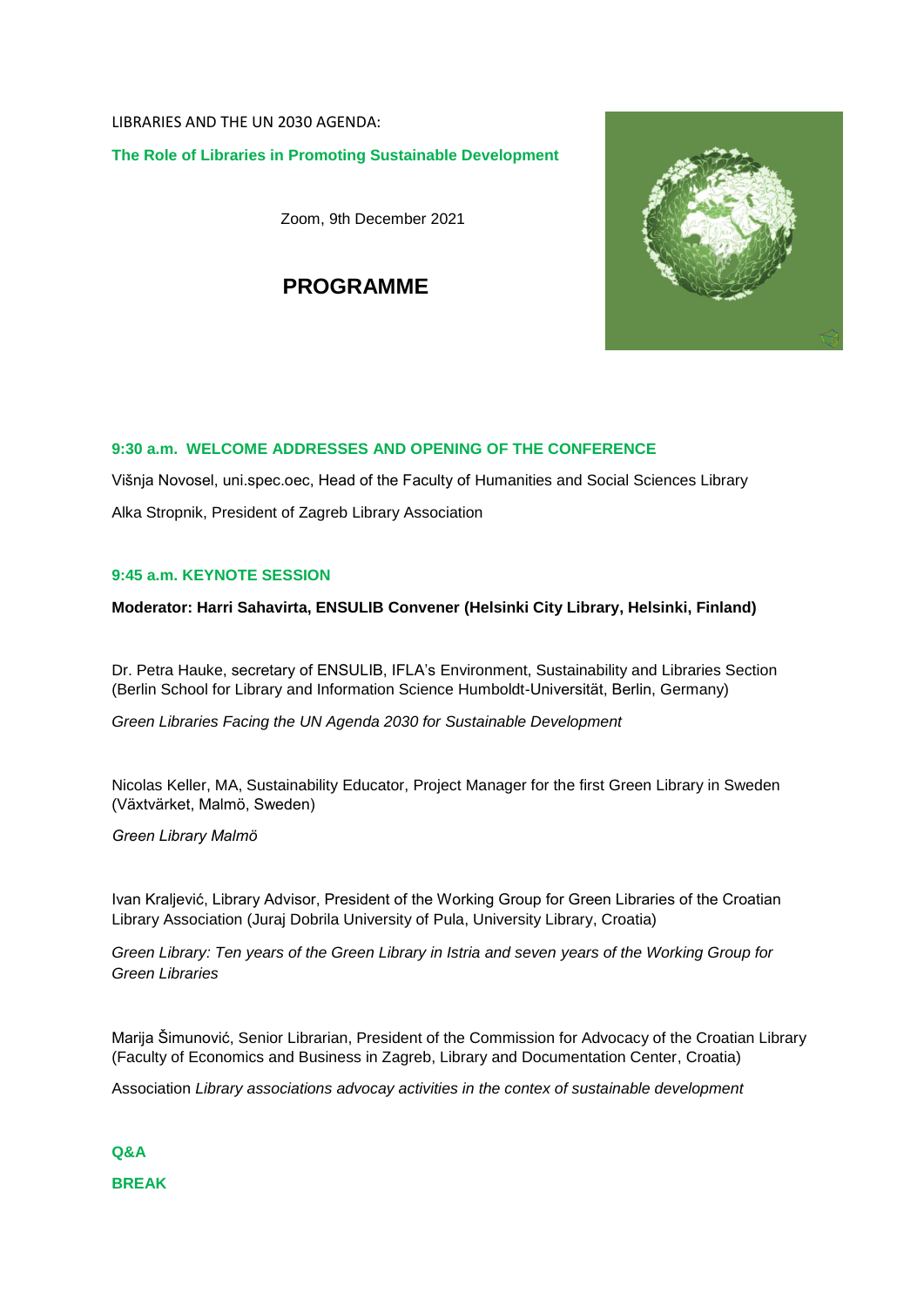### **11:00 SESSION 1**

#### **Moderator: Marija Šimunović**

Leo F.H. Ma, Lily Ko (The Chinese University of Hong Kong, China)

*Supporting the Sustainable Development Goals: The Role of the Chinese University of Hong Kong Library*

Gary L. Shaffer (University of Southern California, Los Angeles, USA)

*Libraries Helping the UN Achieve its 2030 Sustainability Goals: A Way Forward*

Bobet Sophie (Bibliothèques de la Ville de Paris, France)

*"La Médiathèque de la Canopée" : a green library in progress*

Nathalice Bezerra Cardoso (German Institute for Global and Area Studies – GIGA, Germany)

*German Libraries and Agenda 2030: how libraries are contributing to the Sustainable Development Goals (SDGs)*

Teresa Costa, Luísa Alvim (Universidade de Lisboa, Portugal)

*Libraries and the UN Agenda 2030: scientific production indexed in the Web of Science and Scopus*

Dolores Mumelaš, Ivana Kežić Pucketić (National and University Library in Zagreb, Croatia)

*National and University Library in Zagreb Official Publications Collection and the European Documentation Center role in green librarianship promotion*

Lucija Dodigović (Institute for anthropological research, Croatia), Ana-Marija Tkalčić (National and university library in Zagreb, Croatia)

*The impact of libraries on promoting sustainable development and raising environmental awareness*

Małgorzata Fedorowicz-Kruszewska (Nicolaus Copernicus University in Toruń, Poland) *"Every choice matters" : remarks on the implementation of the green libraries concept*

**Q&A BREAK**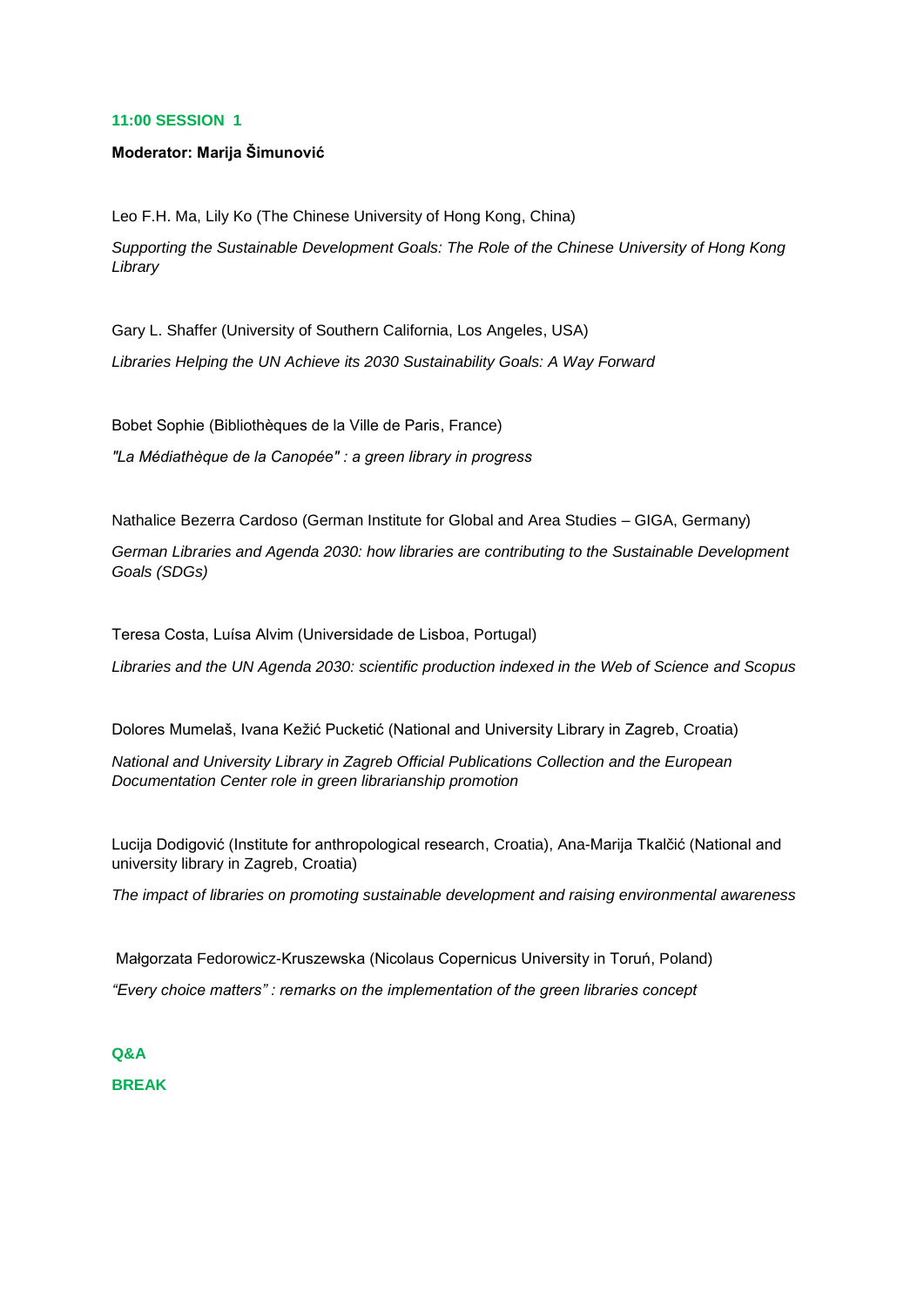#### **13:00 SESSION 2**

#### **Moderator: Martina Barišić Koprenica**

Snježana Kovačević, Andreja Jertec (Elementary School Zlatar Bistrica, Croatia) *Eco-twinners at C.AMP.limate-European project on climate change*

Marinka Vnuk (Franc Ksaver Meško Ormož Library, Slovenia) *Franc Ksaver Meško Ormož Library - Uniting Local Community on its Road to Sustainability*

Bojana Grujić (Novi Sad City Library, Serbia) *Experiment of engagement in libraries: "Novi Sad – biodivercity" project*

Anita Malkoč Bišćan, Jasmina Milovčić, Kristina Čunović (The Public Library "Ivan Goran Kovačić", Croatia)

*Our Green Story – Our Green Festival*

Melinda Grubišić Reiter (The Public Library "Juraj Šižgorić" Šibenik, Croatia) *Green topics in the Public Library "Juraj Šižgorić" Šibenik*

Veronika Rijavec Pobežin (Ljubljana City Library, Slovenia) *"A good job and health are a man's best wealth" : good health and well-being in Ljubljana City Library*

Ivana Pešić (Public Library "Radislav Nikčević" Jagodina, Serbia) *The role and importance of the village library in preserving the environment*

Jasna Milički (Elementary school Marija Bistrica, Croatia), Ana Sudarević (Elementary school Dubovac, Croatia)

*School library – central point in education for sustainable development*

Daniela Skoković, Mladen Majstorović (Požega Public Library, Serbia) *SDGs Book Club for Teenagers*

### **Q&A**